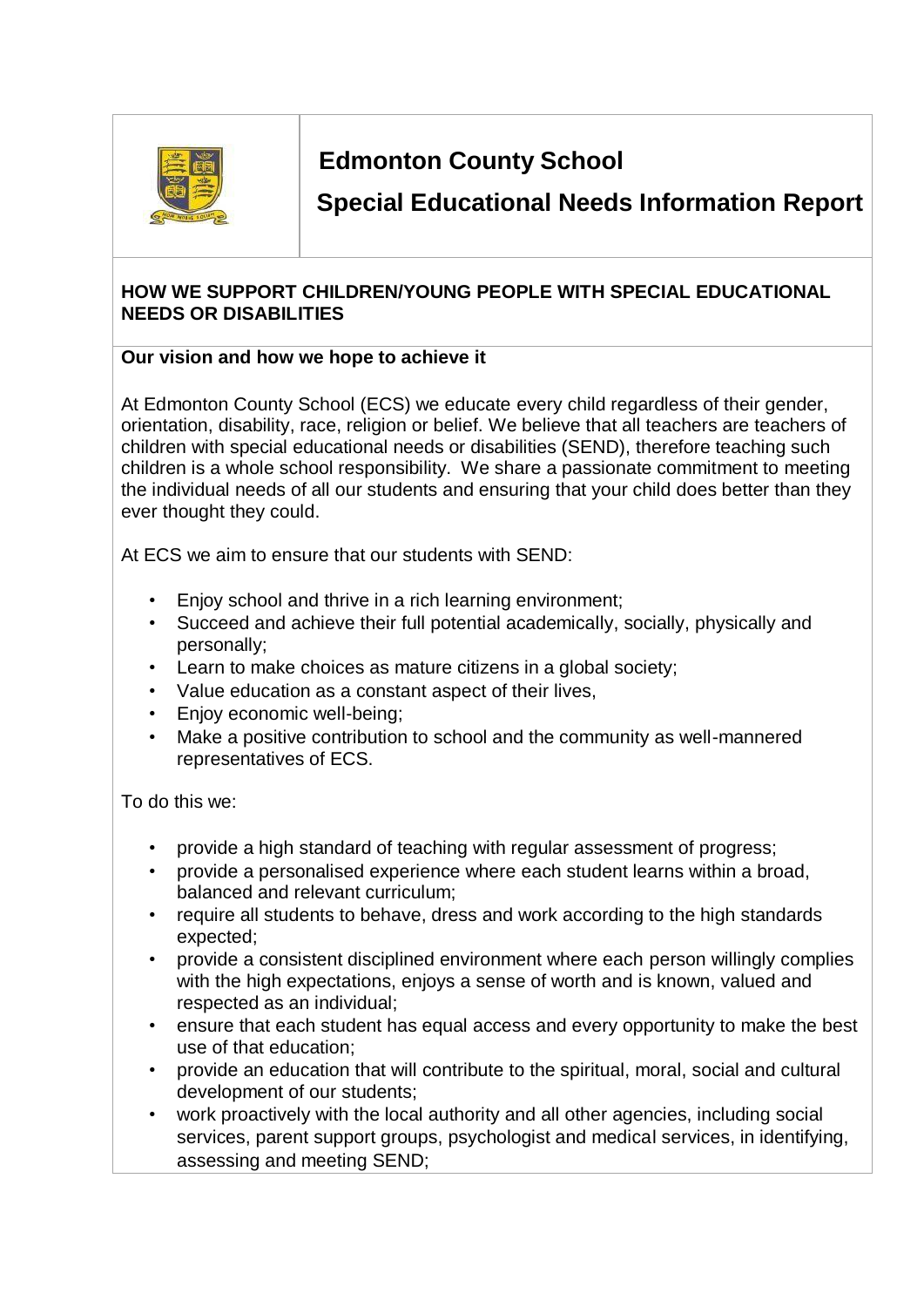- monitor, review and evaluate policy and provision on a regular and systematic basis and;
- offer an extensive range of interventions for individuals and groups. Where additional intervention is required it is tailored to the individual needs of your child.

### **Type of school we are**

ECS is an 'all through' school, accepting learners from age 4 to 19. We are a mixed community comprehensive school serving the boroughs of Enfield and Edmonton. We are vertically split between two sites, called the Bury and Cambridge campuses. We run a Foundation Learning class throughout Year 7 and 8 to support students with additional learning needs and who are working well below expectations at the point of transition to secondary school. This class is run on the established nurture principles, which state that:

- 1. Learning is understood developmentally
- 2. The classroom offers a safe base
- 3. Nurture is important for the development of self-esteem
- 4. Language is understood as a vital means of communication
- 5. All behaviour is communication
- 6. Transitions are significant in the lives of children

### **Inclusion Staffing:**

- Director of Inclusion Mrs F Adekola
- Educational Psychologist
- Primary SENCO and SENCO of the Bury campus Mrs D Guatieri-Park
- SENCO of the Cambridge campus Mrs K Das
- SEND teachers
- **Family Support Coordinators**
- EAL teachers
- Counsellors
- Behaviour mentors
- Higher Level Teaching Assistants (HLTA)
- Graduate Teaching Assistants / Teaching Assistants
- Inclusion admin support

Young people with SEND are also supported by:

- Information Advice and Guidance workers
- Attendance and Welfare Officer
- Pastoral team for each Year groups
- The wider teaching and management teams.

All members of staff have responsibility for all students. All teachers are teachers of pupils with special educational needs and therefore form an integral and primary part of your child's support network.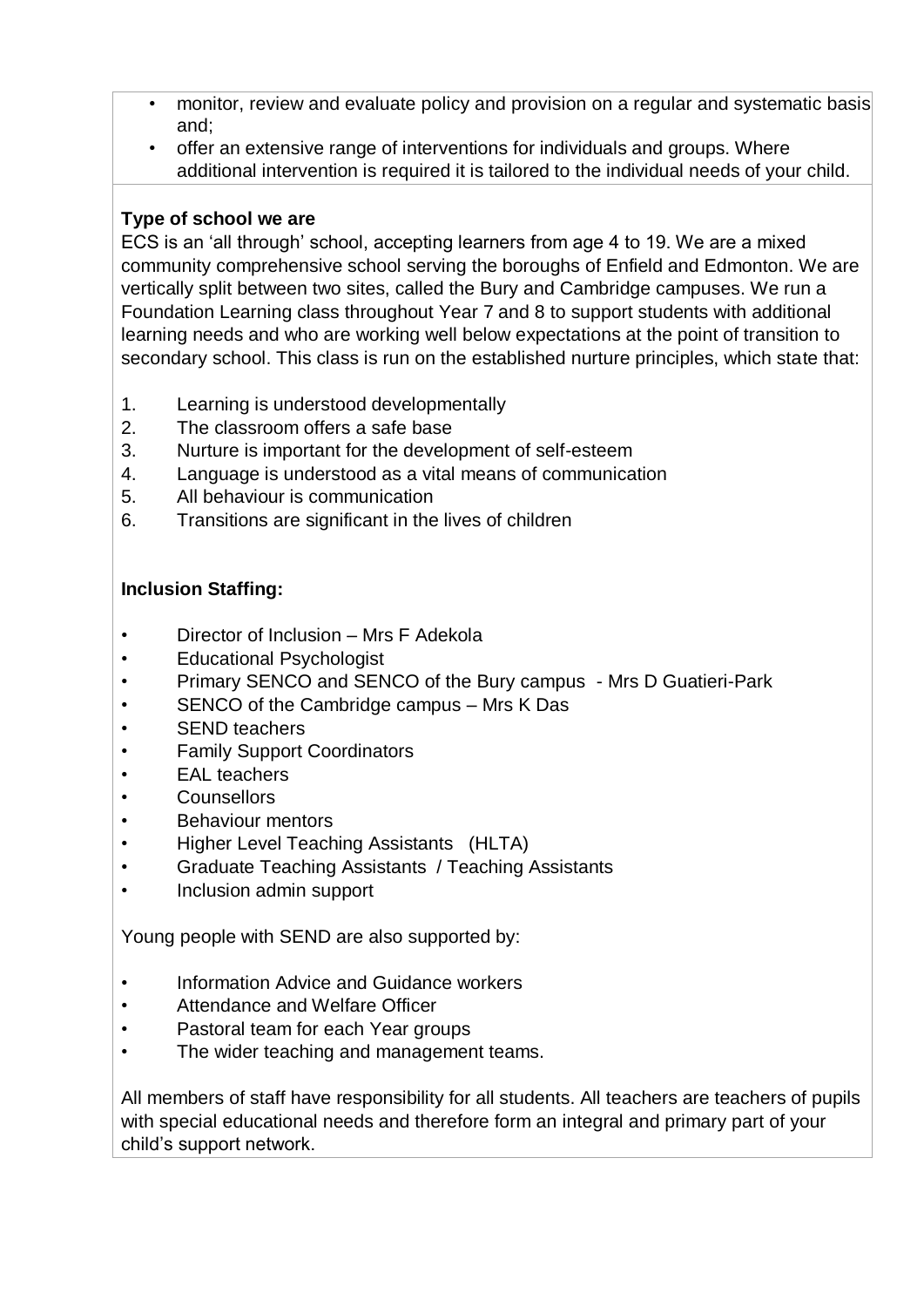### **Our Ofsted rating**

Our 2014 Ofsted rating was 'Good.' A short inspection in November 2018 confirmed that the school continues to be good.

#### **How we know if a child/young person has special educational needs**

- Home visits are completed by our primary phase team for all new learners arriving at the primary phase.
- Our Key Stage 3 team visit local feeder primary schools. They gather detailed information of SEND so that we can provide continuity of support between primary and secondary school. Further visits are carried out by the SENCO or EP.
- Parents are free to contact the school at any time to arrange a meeting to discuss concerns about their child's needs.
- When a student has an EHCP there will be four opportunities throughout the year when we will meet to review their progress
- Staff follow a robust assessment, monitoring and review system that evaluates progress over a period of time. This enables learners who are struggling with barriers to learning to be identified at the earliest possible opportunity through regular inclusion-pastoral team link meetings.
- Parents are encouraged to attend consultations, coffee mornings and parent's evenings. They are encouraged to communicate directly with their class teacher/student manager to discuss concerns at the earliest opportunity.
- A fortnightly Inclusion panel ensures that there is a measured and strategic response to new concerns and that that school resources are used to best effect.
- In addition to formal monitoring and referrals, young people can self-refer to receive additional support. They should do this be approaching their Student Manager or Progress Leader.
- You are welcome to make an appointment to discuss any concerns you might have.

#### **Inclusion at ECS has a number of dimensions:**

- Provision for those with SEND (either broad spectrum or specific learning difficulties), or where there is a significant lack of progress;
- Provision for those for whom English is a new language (i.e. have none or very little oral communication in English);
- Provision for those who present with complex behavioural patterns that affect their own or others ability to learn;
- Provision for those at risk of permanent exclusion;
- Provision for vulnerable students because of difficulties affecting them from outside school;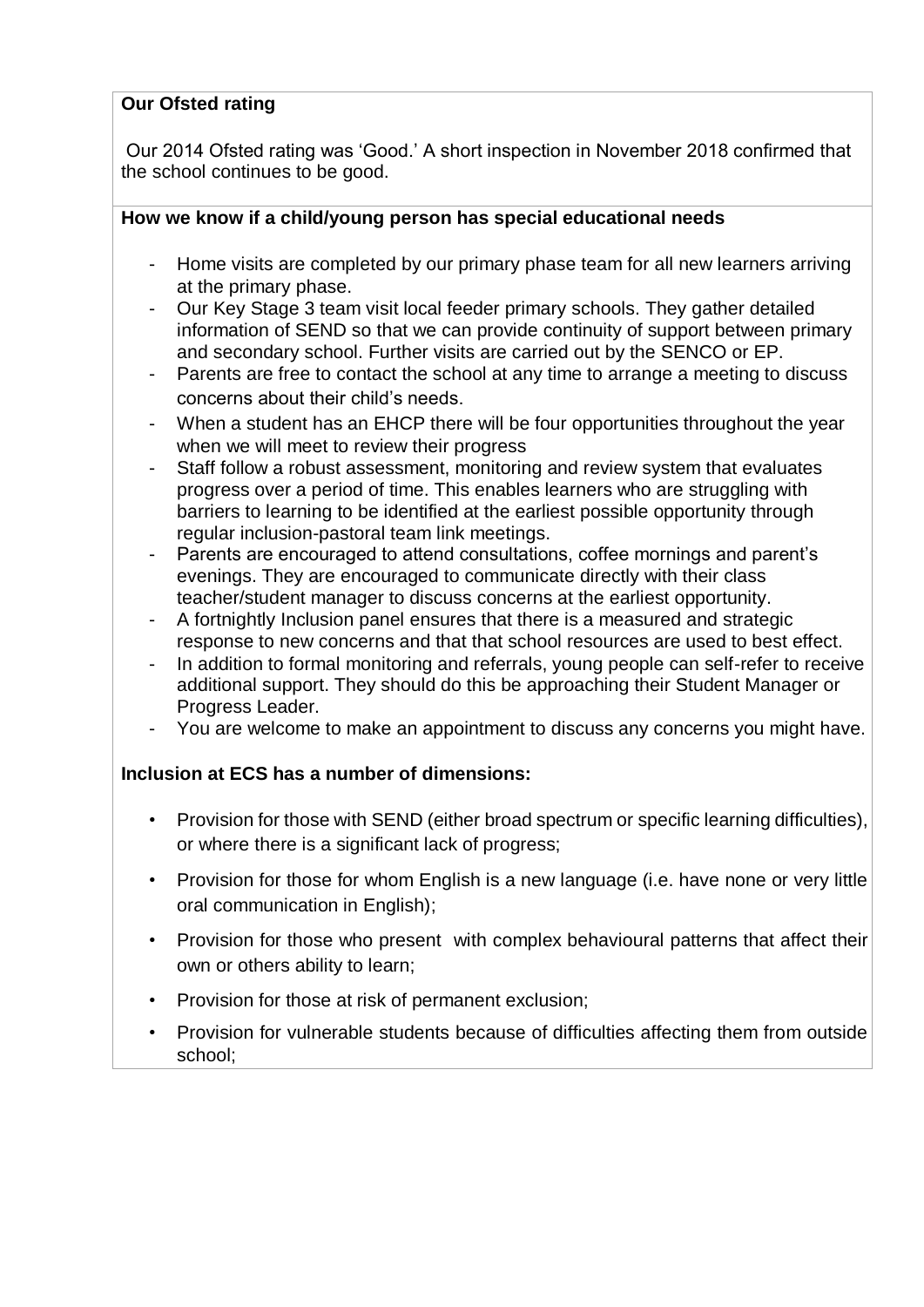Provision for those with significant absences, either because of illness or school refusal or other reasons.

We also offer support for the following groups:

- o Learners at risk of not entering further employment, education or training once they leave school.
- o Looked after children
- o Young Carers
- o Learners at risk of exclusion
- o Learners entitled to free school meals
- o Learners learning English as an additional language
- o Ethnic minorities and children from other cultures, including gypsy and Roma
- o Lesbian gay, bisexual or transgender pupils
- o o Other vulnerable groups

#### **What we do to help children/young people with special educational needs**

- The school has a 'Wave' process where support is determined by assessment following a referral to Inclusion: Wave 1
	- Quality first teaching, including a differentiated curriculum and good inclusive classroom practice. Wave 2
	- Students not making adequate progress at Wave 1 are provided with increasingly intensive intervention. This takes the form of small, matchedlevel learning groups focused on achieving individual targets.

Wave 3

• This is intensive and targeted support, delivered on a 1:1 basis for individuals.

We use a wide range of assessment procedures to match provision to need and to track the progress of all learners identified with SEND. However, our primary emphasis is on supporting quality first teaching. We do this by working with the teaching and wider workforce through consultation, observation and providing additional training where necessary.

- We offer an extensive range of interventions, which need to be carefully matched to the individual needs of each child and which allow us to be responsive to a broad range of needs, including:  $\circ$  Communication and interaction needs  $\circ$ Cognition and learning needs
	- o Social, emotional and mental health needs,
	- o Sensory and/or physical needs

Please see our provision map for more information regarding the specific interventions that we can offer.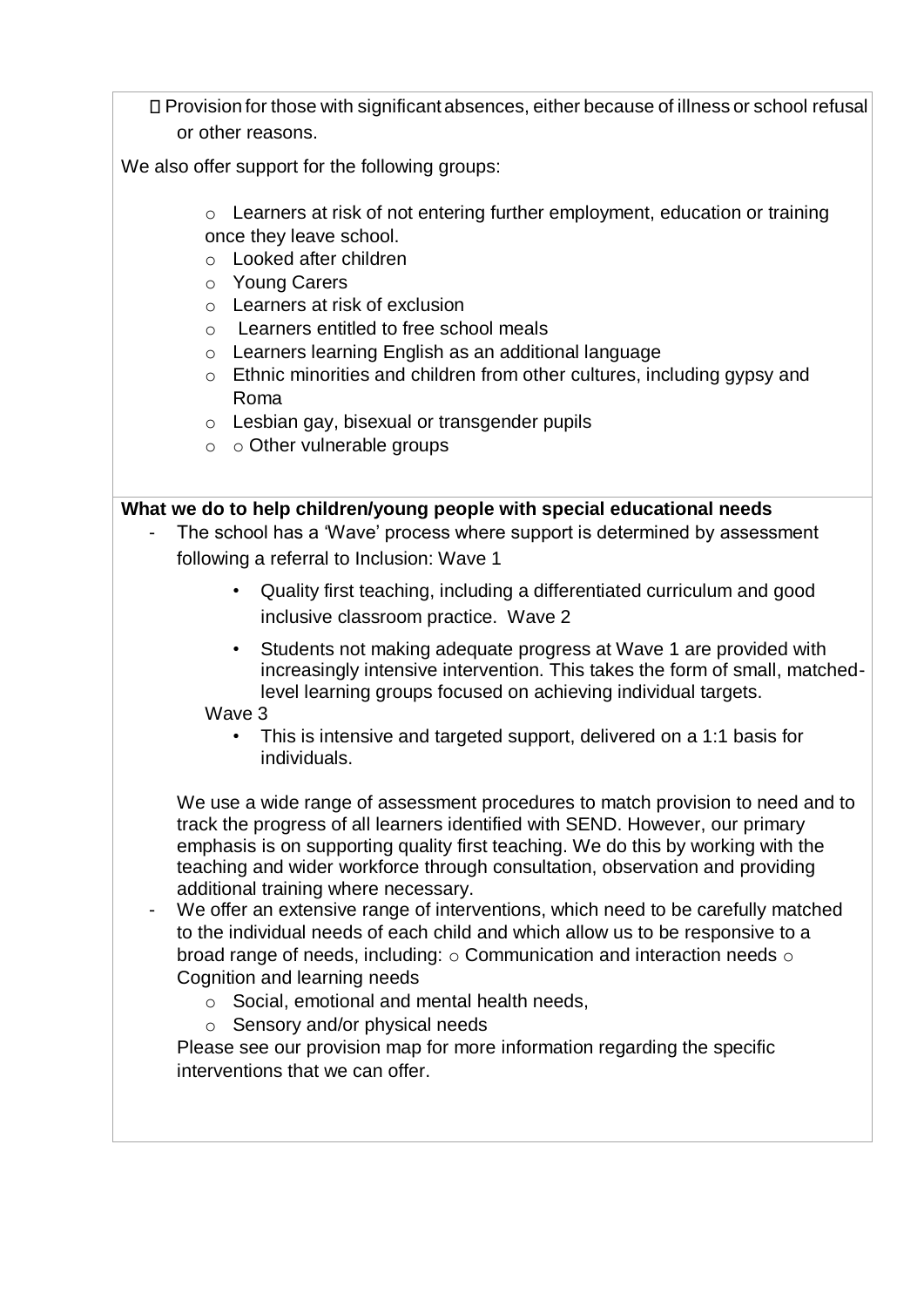- We use learner profiles to ensure that relevant information about our students is circulated to staff members, together with guidance for reasonable adjustments. For example, these could include using a writing frame, social story or time out card.
- We use teaching assistants to provide in class support and deliver interventions, helping us monitor and review targets and the impact of any intervention.
- We employ a wide range of specialist staff, including trained SEN teachers, a Family Support Coordinator and our own Educational Psychologist. We also work closely with speech and language therapy services to ensure that the majority of our student's needs are met at Wave 1 and Wave 2.
- The SENCO, or an appropriate staff member, will meet with parents of students receiving SEN support on at least a termly basis to plan and review support.

#### **How we adapt our teaching for children/young people with special educational needs**

Quality first teaching is about every day high quality teaching, which should be on offer for all children. Such teaching will, for example, be based on clear objectives that are shared with the learner and returned to at the end of the lesson; carefully explaining new vocabulary; using lively, interactive teaching styles and making maximum use of visual and kinesthetic as well as auditory/verbal learning. Approaches like these are the best way to reduce, from the start, the number of learners who need extra help with their learning or behavior, meeting their needs through the least intrusive level of support.

#### **How we decide what resources we can give to a child/young person with special educational needs**

- The Inclusion team work with the Year 7 pastoral team to plan the provision of support to all learners who arrive in ECS in year 7, ensuring continuity of support from primary school.
- We decide what resources to allocate to young people by ensuring that a phased period of assessment of their needs is carried out. This involves careful history taking, review of records and direct observation, as well as 1:1 assessment. Most importantly we will ask parents, class teachers and the student to contribute their views. This information will help us decide how best to meet a students' needs and plan an intervention. After a period of time we will carry out a follow up assessment to see if your child has learned what we want them to.
- This process could be best summarised as 'Assess, Plan, Do, Review.'
- We run a fortnightly panel meeting where SEN and pastoral staff make joint decisions about resource allocation. Parents will always be informed about panel decisions and their views will be respected and taken into account.
- We believe that parents know their child best and are therefore key partners in the assessment process. Their views will always be respected.

#### **How we check that a child/young person is making progress and how we keep parents informed**

- Ongoing monitoring by class teachers, with detailed reviews at four 'data windows'
- We review the progress of students with statements and forthcoming EHC plans at annual and termly reviews, as well as through daily tracking by TA's.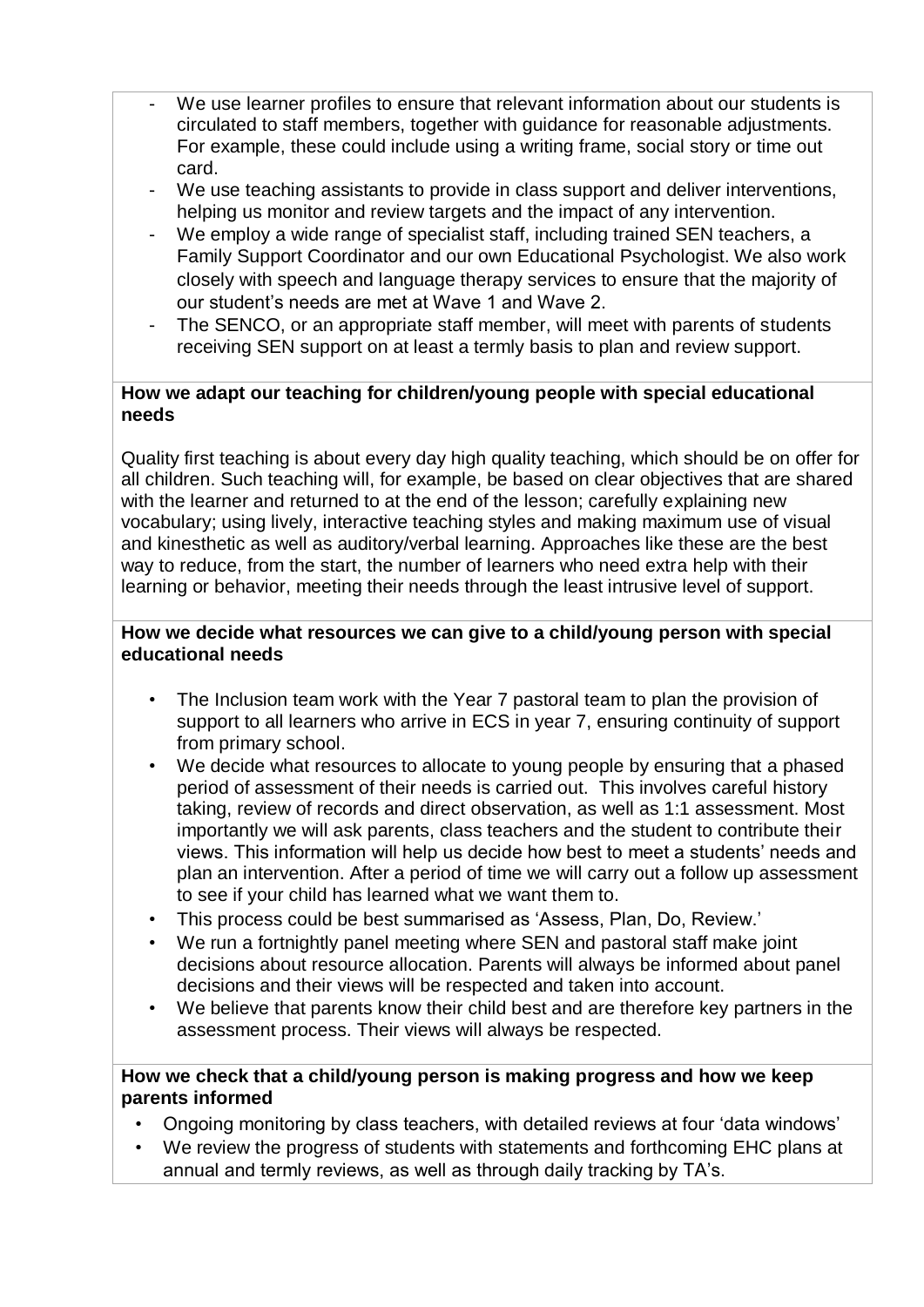- Parental/carer consent will always be sought before a child starts an intervention. They will be informed about progress through either phone calls, certificates, texts or emails.
- We have a family support coordinator who oversees a number of parental training and learning events. This includes participating in monthly drop ins and parental coffee mornings.
- The SENCO and SEND team will also be available at all parent evenings to offer advice on supporting your child's learning at home.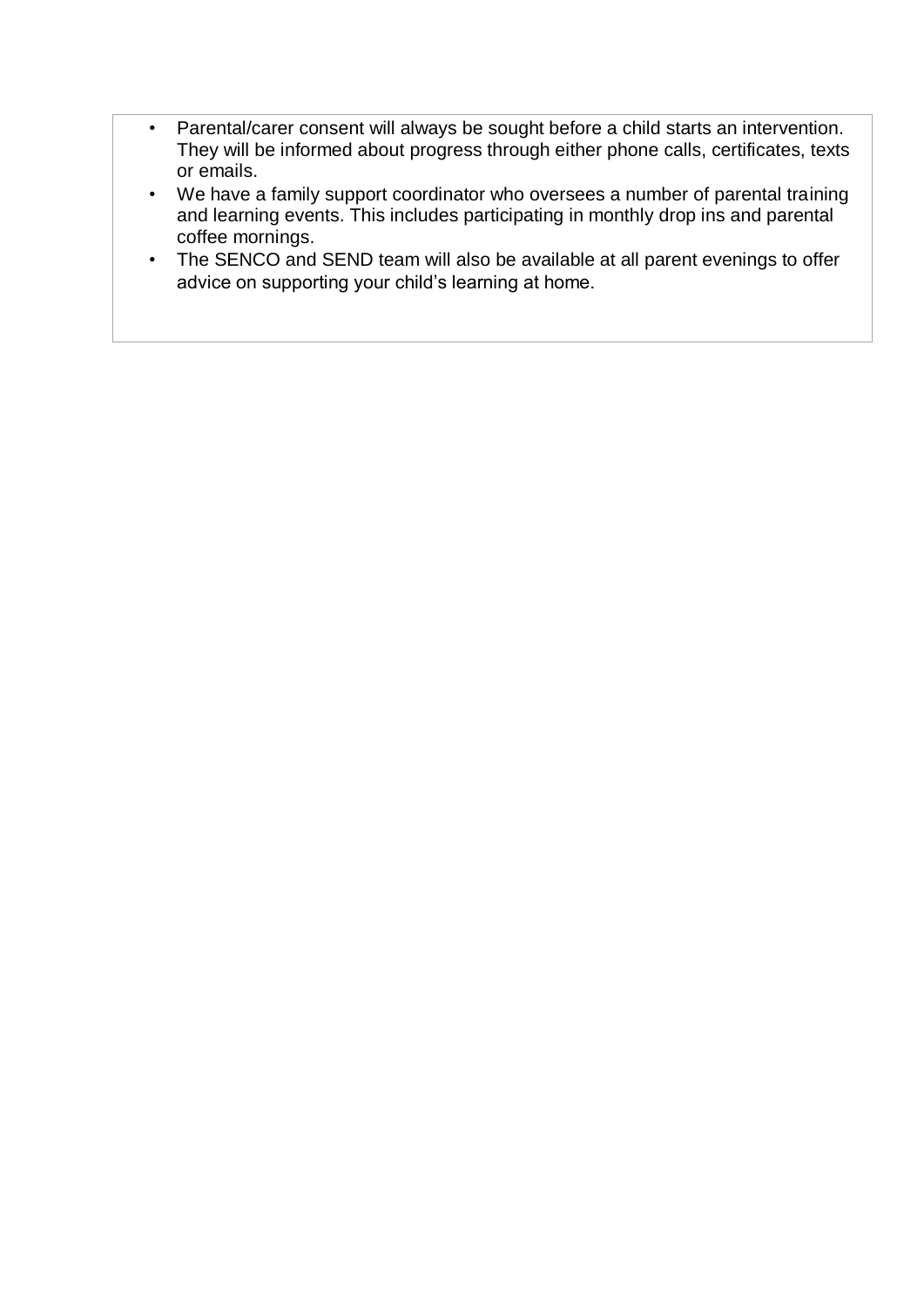#### **Support we offer for children's/young people's health and general wellbeing Medical:**

- All dietary and medical needs are shared with relevant staff.
- We liaise with outside agencies, including Speech and Language Therapy and Occupational Therapy where needed. Trained staff respond to a range of medical needs in school and work with the school nurse to create care plans.
- We liaise with outreach support for children with visual impairments, hearing impairments and autistic spectrum difficulties.

**Behavioural, Emotional and Social** o We employ a team of mentors and trainee counsellors who oversee a range of interventions in addition to the support provided by the wider pastoral team. These can include:

- $\circ$  Circle of Friends  $\circ$  1:1 and small group counselling  $\circ$  Specific therapeutic interventions  $\circ$  Half termly behaviour panels  $\circ$  Pastoral Support Plans  $\circ$  Fresh **Steps**
- $\circ$  Clubs, including breakfast, lunch and after school clubs  $\circ$  Referral to and liaison with outside agencies  $\circ$  Home visits and consultations  $\circ$  We will always try to look at what the behaviour is communicating, and respond to this message rather than the behaviour in itself.
- o We have a number of programmes which we can deliver to assess and support emotional needs, including those that help young people struggling with depression, low self-esteem or anxiety.

**Attendance** o We carefully monitor attendance and parents are notified via text if there is an unexplained absence. This is overseen by our school attendance officer and an initial response may include a home visit by the Family Support Coordinator.

**Child's views** o We use a range of interview techniques to enable students to provide their views on the support they receive.

o Learners with EHCPs are always invited to attend their annual reviews. If they are unable to attend we will ensure that their views are presented.

#### **Specialist external services we use when we think extra help is needed**

We employ directly a number of specialist support staff and facilities, including:

#### **Educational Psychologist**

This is someone who helps children and young people who are experiencing problems with their learning. They may be by carrying out an assessment in order to suggest support, consulting with staff and parents, delivering training or carrying out research.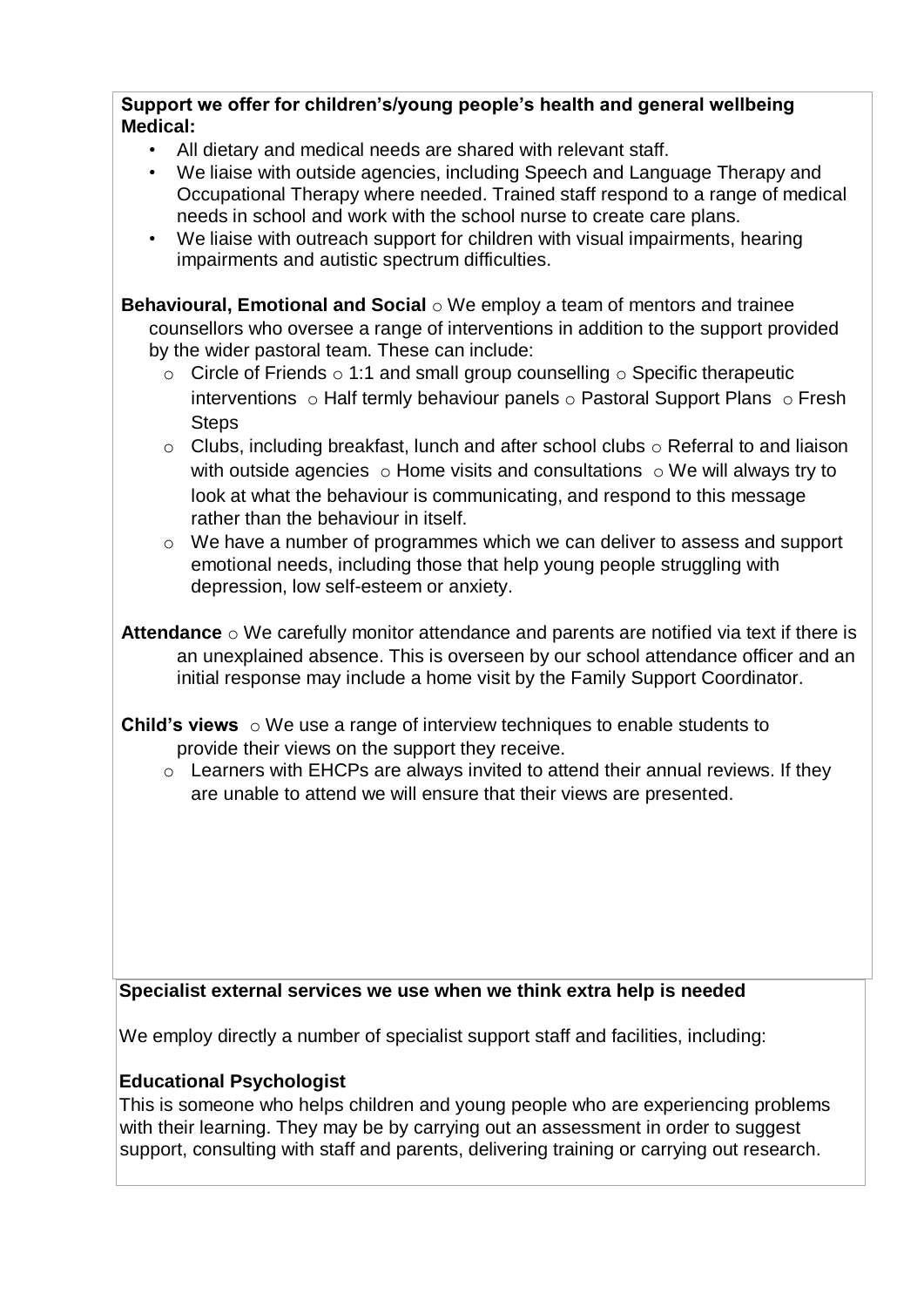# **Counsellors**

ECS employs two fully accredited counsellors. They are involved in delivering individual and small group intervention, as well as liaising closely with outside agencies and parents.

# **Family Support Coordinators**

Our Family Support Coordinators works closely and flexibly with parents and children to help support the home-school partnership.

# **The Foundation Learning Pathway**

This is a class that is run a bit like a primary school classroom. Learners are in one class for the majority of the week and are taught by two or three key teachers. This is to support learners who display critical signs of vulnerability and would struggle to complete the Year 6-7 transition. In KS4 this becomes an alternative qualification to help support learners to move towards employment and independent living.

# **EAL**

A teacher who provides intensive support for learners who are learning English and as an additional language. At present this post is being advertised.

# **Autism Spectrum Disorders Coffee Morning**

This is a support and information group, enabling parents to help each other and seek advice on a range of issues. It occurs during term time only, every  $2^{nd}$  and  $4^{th}$  Thursday on the Cambridge campus. It runs from 10.00-12.00.

We also make use of an extensive range of specialist support agencies, including:

# **Speech and language therapy**

They assess and treat speech, language and communication problems in people of all ages to help them better communicate. They'll also work with people who have eating and swallowing problems

# **Durant's School Autism outreach**

This is a support service that provides advice, practical suggestions and support to staff working with students with autism.

# **Social Care Services**

Children's social care services work in partnership with other agencies to provide support for a range of issues that may be affecting a child's welfare.

Dazu

DAZU is a registered charity that can provides a range of services to vulnerable young people, including counselling and recreational opportunities. They also work closely with young carers.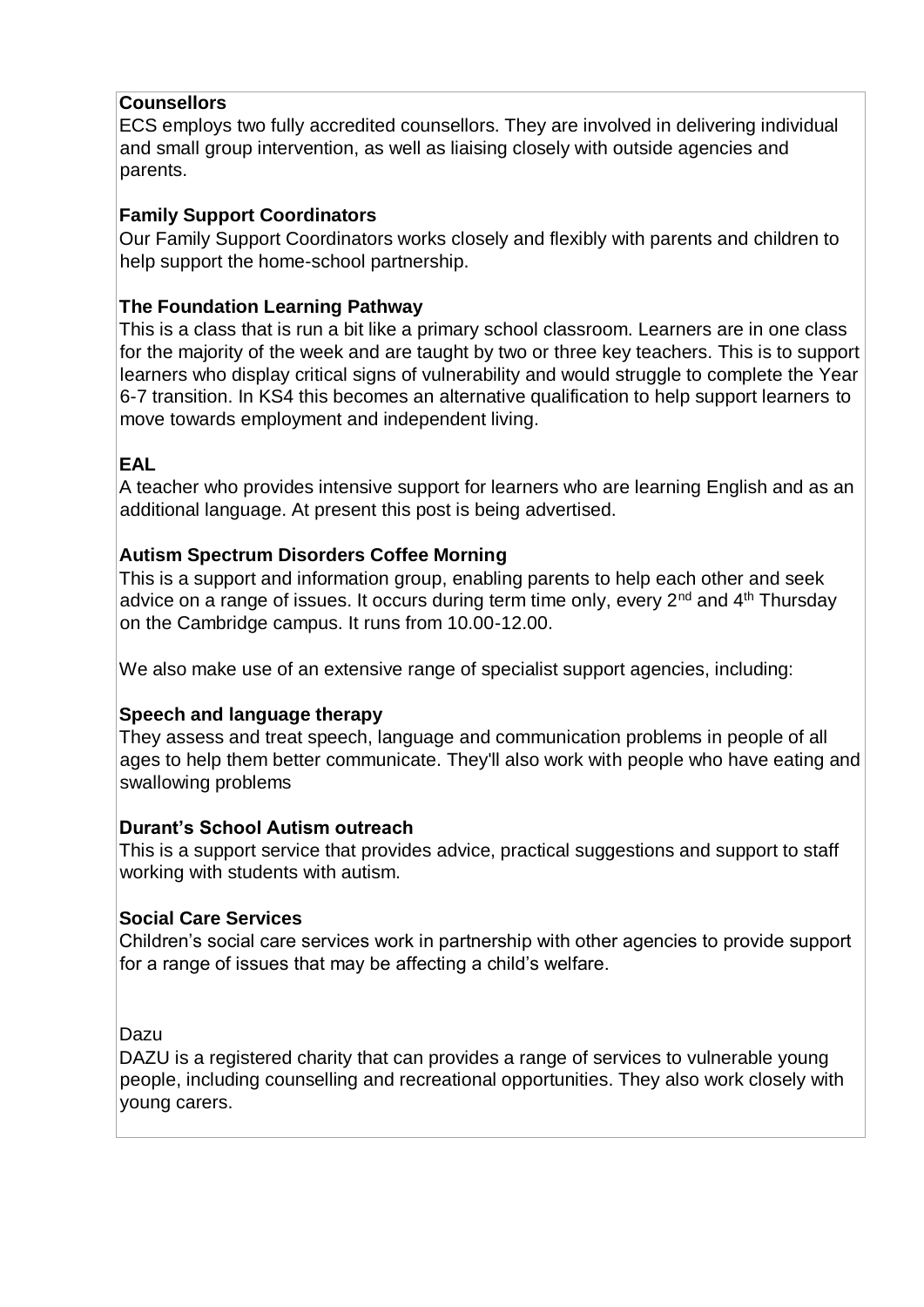# **LYRC**

LYRC delivers a mentoring service in ECS to support vulnerable learners. Their main objectives are to increase self-confidence, improve academic performance, raise aspirations and support experience of the world.

# **Young Carers Project**

They work in partnership with schools to help raise awareness, identify and support young carers. Young cares are any student who is affected by care responsibilities within the home where the person being cared for has a long term illness, mental health issues, learning difficulties or difficulties resulting from substance/alcohol use.

# **The Behaviour Support Service**

The BSS provides a range of support strategies in order to help schools manage the challenge behaviour of learners and reduce permanent exclusions. This could involve delivering staff training, individual mentoring, themed group work or a managed move.

# **The Community Parent Support Service (CPSS)**

The CPSS offers support and guidance on a range of parenting issues.

# **Attendance Support Service (ASS)**

This is a small pupil referral unit that aims to provide continuity of education for children and young people with medical needs or whose education has been interrupted by illness.

# **Education Welfare Officer (EWO)**

Offers information, advice and support if you have concerns about your child's attendance at school.

### **Special Educational Needs and Disability Information, Advice and Support Service (SENDIASS)**

Offers free advice, information and support to parents of children with special educational needs and/or who are at risk of exclusion from school

# **Occupational therapy (OT)**

The OT help people with everyday activities that they find difficult to do.

# **Child and Adolescent Mental Health (CAMHS/SAFE)**

CAMHS offers assessment and therapy for children and their families where there is concern about a child's emotional or behavioural difficulties.

#### **Empower**

EMPOWER workers support vulnerable young women b delivering 1:1 mentoring or small group work.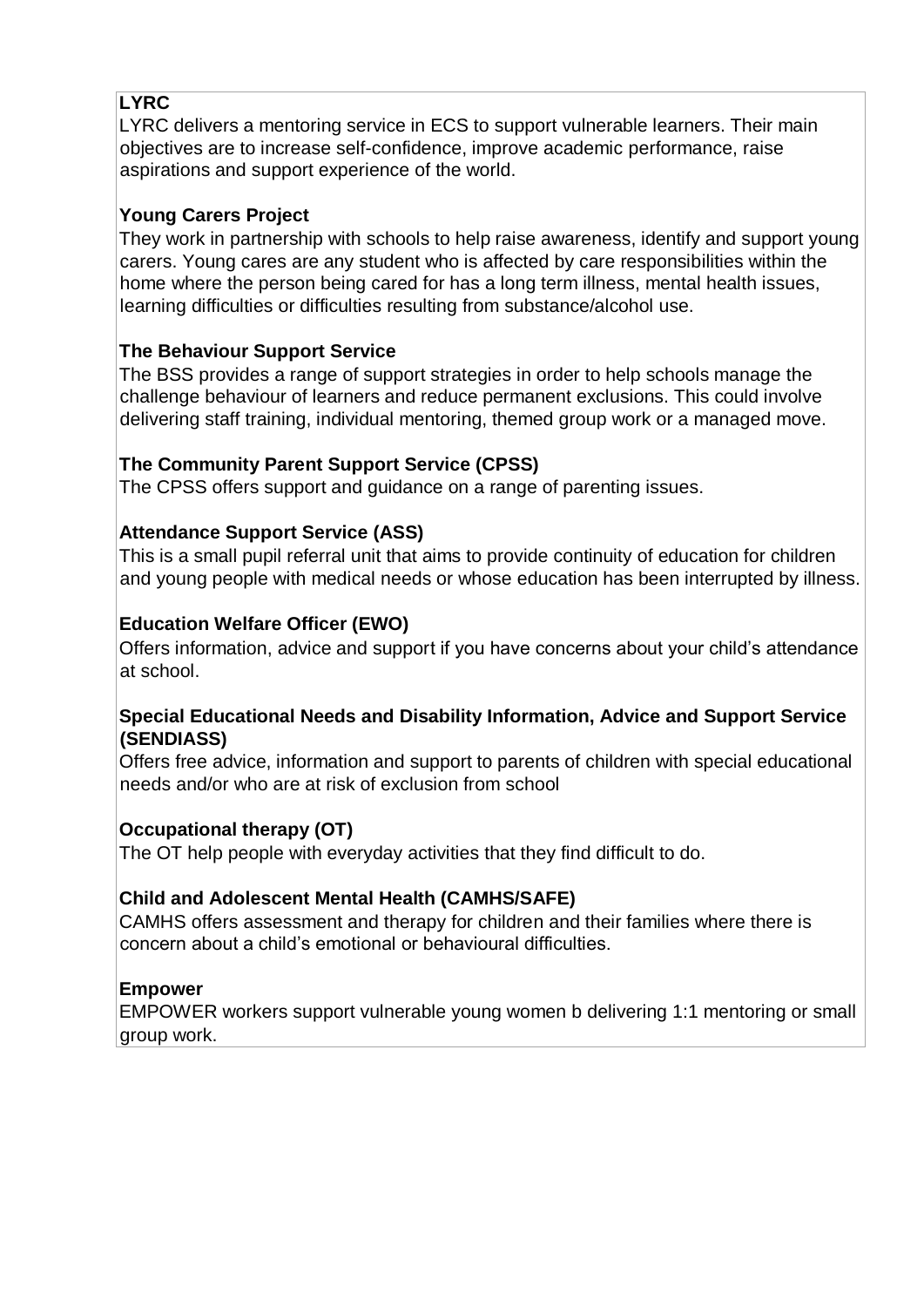# **COMPASS**

COMPASS workers support young people whose lives have been affected by drugs or alcohol. This can be done through group or individual sessions.

#### **School Nurse**

School nurses provide a variety of services, including health and sex education, developmental screening, health inter views and developing care plans.

#### **London Fire Brigade (LFB)**

The LFB offer several courses, including a one-week training programme, as well as more targeted work with young people who have started fires.

#### **The training our staff have had or are getting:**

Recent inset sessions have been on: -

- Attachment difficulties
- Supporting positive behaviour
- TA deployment
- Approach training
- Phonics training
- Solution focused brief intervention
- ASD training
- Behaviour management
- Child protection
- SEN conferences and BSS conferences
- SEN network meeting

The school improvement plan has identified further opportunities for staff training on supporting students with SEN. These will be delivered throughout the year. All staff have access to the SENCO and EP to discuss and receive support in any training needs.

#### **How we include children/young people in activities and school trips**

- All reasonable adjustments and adult support will be provided to ensure that your child can participate in school trips alongside their peers.
- Risk assessments are carried out for all trips prior to the visit.

#### **Our school environment**

We have a range of environmental adaptations that support accessibility, including lifts on both campuses that enable access to parts of the school building. However, because of the age and structure of the secondary school buildings we are unsuitable for young people with physical disabilities that affect their mobility.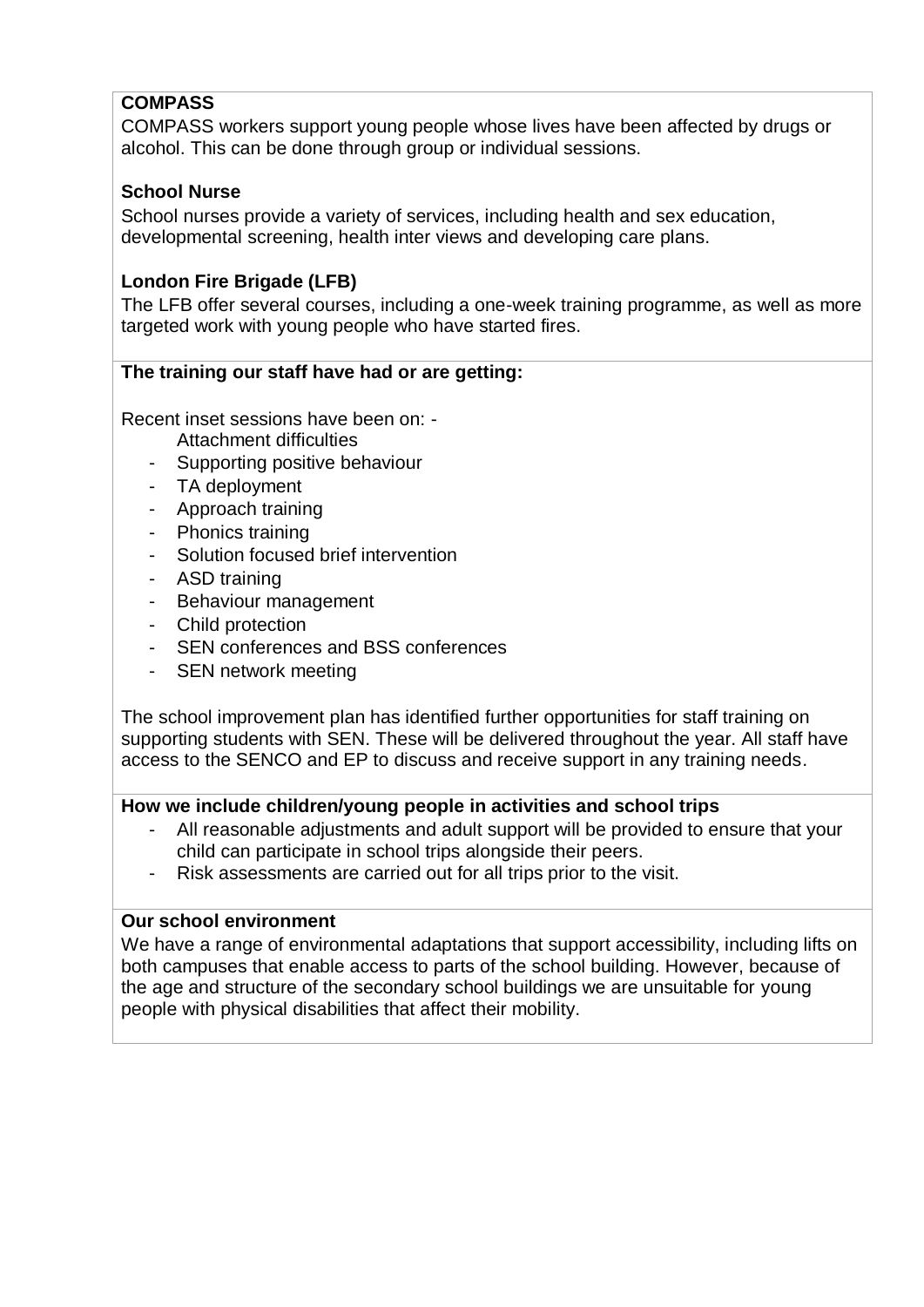**How we prepare for children/young people joining our school and leaving our school** 

- Where there is evidence of SEN casual entrants will be referred for additional assessment and support from the Inclusion Faculty. Where English is being learned as an additional language a referral to the EAL team will be made.
- At the end of each academic year, key information will be communicated from team to team through handover meetings
- Social stories in video and photo formats are available to students who are particularly anxious about the transition.
- Additional visits during and after school hours can be arranged.
- A summer school is run each year and is open to all learners joining Year 7
- Our IAG coordinator can work with students to identify opportunities for further education.
- Liaising with Connexions to create a transition plan
- Home visits
- Transition meetings
- Liaising with previous settings
- Setting up parent meetings before children start Year 6 transition

#### **How parents are involved in school life**

We believe that parents know their child best and are key partners in working together to help their child. Therefore, a key part of any SEN assessment is to ensure that parents have been able to express their concerns and that their views have been listened to and understood. Further to this aim:

- Parents are encouraged to discuss any concerns at the earliest opportunity.
- The school web site provides up to date information. This is also communicated home through the newsletter.
- Parents are invited to the mentoring sessions which are timetabled across the school year.
- Home visits and workshops are delivered by the family support worker
- Annual reports are sent to parents
- Year 7 transition coffee morning
- Regular dialogue is encouraged through the school planner
- The school makes use of translators and interpreters to communicate with parents whose first language is not English